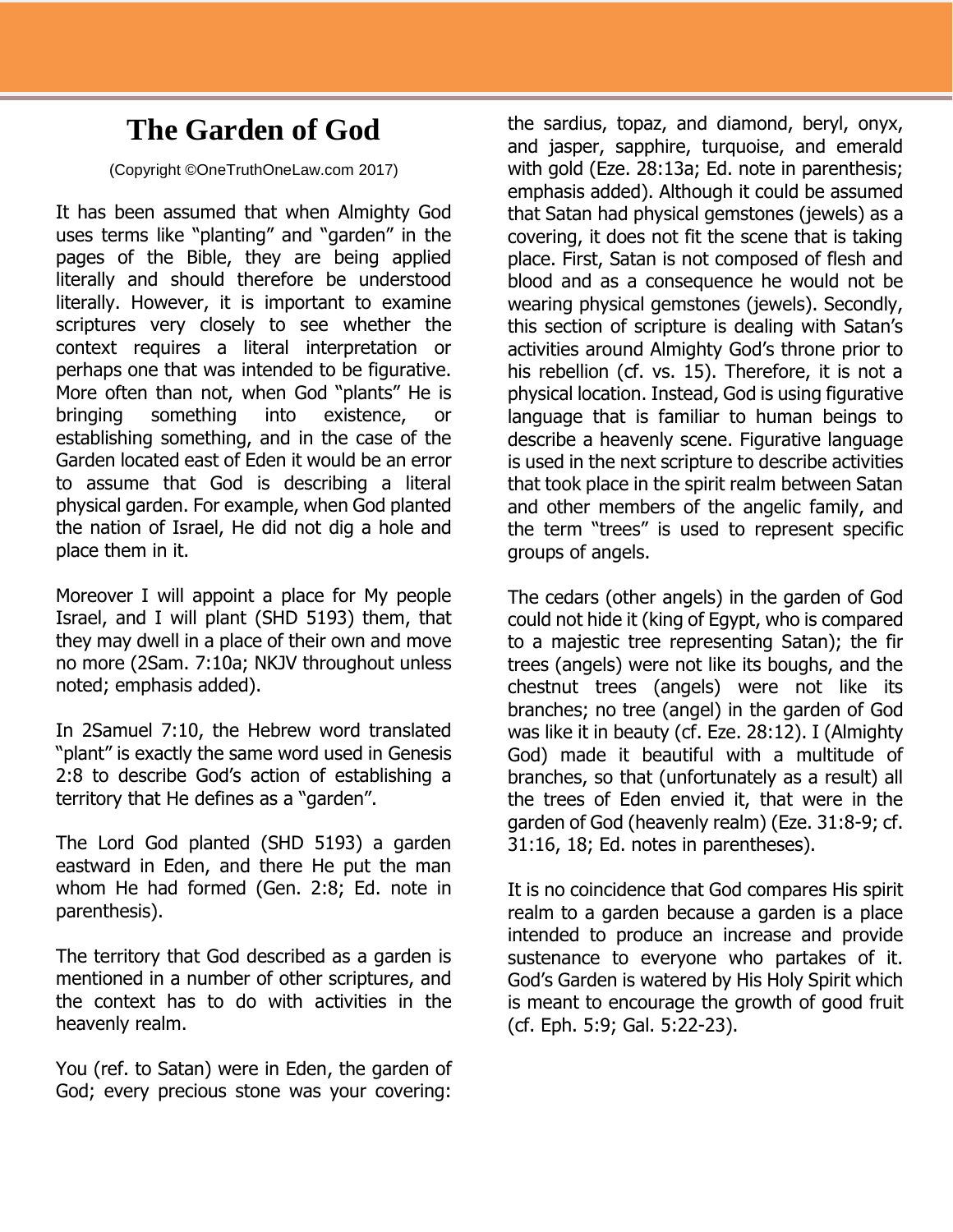Now a river flowed out of Eden to water the garden, and from there it divided and became four rivers (heads) (Gen. 2:10; NASB).

For My people have committed two evils: They have forsaken Me, the fountain of living waters, and hewn themselves cisterns – broken cisterns that can hold no water (Jer. 2:13; cf. 17:13; Jn. 4:14; Rev. 7:17; emphasis added).

This water, that represents the action of God's Holy Spirit, flowed from Eden eastward into the Garden. As we will see later Eden represents the central location of God's government and throne, and although God's Garden is east of Eden both areas are still under His jurisdiction.

Almighty God leads people by His Holy Spirit (Rom. 2:4b; Jn. 6:44, 65), but He does not force them to do anything against their will, which explains why Adam and Eve could choose to believe the word of Satan rather than the word of God.

And the serpent (Satan) said to the woman, "You will not surely die." (Gen. 3:4)

So when the woman saw that the tree was good for food, that it was pleasant to the eyes, and a tree desirable to make one wise, she took of its fruit and ate. She also gave to her husband with her, and he ate (Gen. 3:6)

However, for those who have made a decision to obey the word of Almighty God, there is no turning back to Satan's way of living.

For it is impossible for those who were once enlightened, and have tasted the heavenly gift (God's Holy Spirit pictured symbolically by physical waters), and have become partakers of the Holy Spirit, and have tasted the good word of God and the powers of the age to come, if they fall away, to renew them again to

repentance, since they crucify again for themselves the son of God, and put him to an open shame (Heb. 6:4-6; Ed. note in parenthesis).

The holy spirit has always flowed out from Almighty God to all His created beings, whether they are composed of spirit or flesh and blood. This action is described in the book of Revelation with one change in the figurative language. Instead of using Eden to describe the location of Almighty God's government and throne, the City of God which is also referred to as the holy city Jerusalem from above, is substituted (Gal. 4:26). This confirms that Eden and the City of God are one and the same. They are different terms used to describe the same location, and both are composed of spirit.

## AND THE SERPENT (SATAN) SAID TO THE WOMAN, "YOU WILL NOT SURELY DIE" Genesis 3:4

And he (an angel) carried me (the apostle John) away in the Spirit (in a vision) to a great and high mountain (symbol of government), and showed me the great city, the holy Jerusalem, descending out of heaven from God (Rev. 21:10; Ed. notes in parentheses; emphasis added).

Part of this spiritual city appeared as if it was constructed with precious jewels. This is important because the Adversary was also described as having precious stones as part of his covering (Eze. 28:13). By comparing these two examples, it is logical to conclude that Satan was in the presence of Almighty God's throne (Eze. 31:9), or City of God, prior to his rebellion.

And the foundations of the wall of the city were adorned with all kinds of precious stones: the first foundation was jasper, the second sapphire,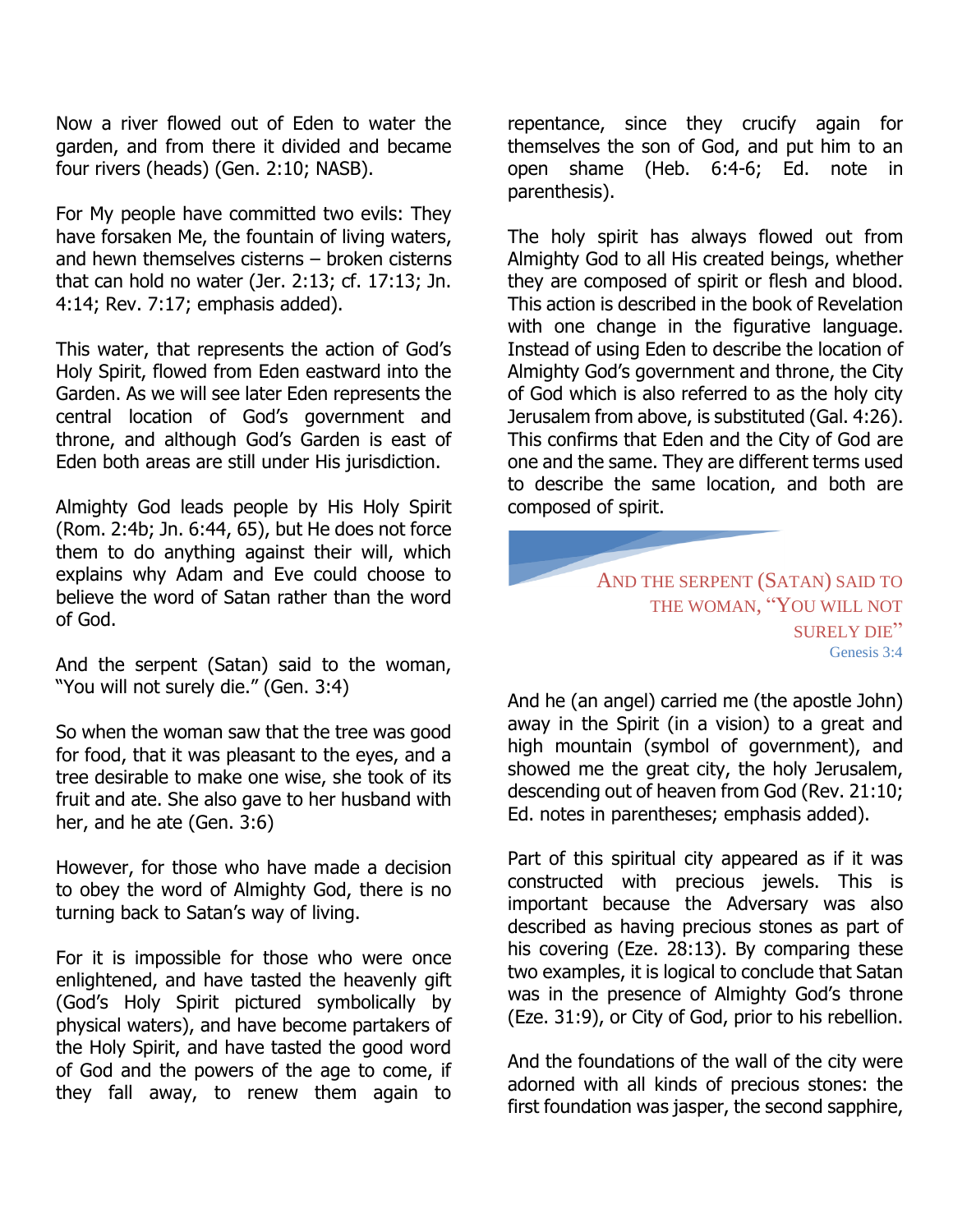the third chalcedony, the fourth emerald (Rev. 21:19ff).

The same figurative river that flowed from Eden to a location east of Eden (Gen. 2:10) is described in the book of Revelation.

Then he (an angel) showed me (the apostle John) a river of the water of life, clear as crystal, coming from the throne of God and of the Lamb (symbolic of Jesus Christ) (Rev. 22:1; NASB; Ed. notes in parentheses). Also, the tree of life pictured in the Garden of God (Gen. 2:9) is present in the City of God confirming that Eden, the Garden of Eden, and City of God are all figurative terms used to describe the same area of Almighty God's jurisdiction.

In the middle of its street (main street in the City of God), and either side of the river, was the tree of life (Rev. 22:2a; Ed. note in parenthesis).

It is important to note that the Second Covenant confirms details associated with the First Covenant. In other words, sections of scripture in the book of Revelation regarding the City of God are a second witness to some of the events that occurred in Eden and the g Garden of Eden. Ignoring this reality is tantamount to removing Holy Scripture.

And if anyone takes away from the words of the book of this prophecy, God will take away his part from the tree of life and from the holy city, which are written in this book (Rev. 22:19; NASB; cf. Dt. 4:2; 12:32; emphasis added).

As the Garden east of Eden represents the location in which God placed Adam, it appears this was a separate area that was created to serve a specific purpose within Almighty God's plan of salvation. However, it was still part of God's spirit realm and His jurisdiction. After Adam and Eve sinned, they had to leave this area because they were transformed into flesh

and blood, which cannot be part of the spirit realm (cf. 1Cor. 15:50).

Then the eyes of both of them (Adam and Eve) were opened, and they knew that they were naked (became flesh and blood as a consequence of their sin); and they sewed fig leaves together and made themselves coverings (in an attempt to cover their nakedness  $-$  i.e. guilt) (Gen. 3:7; Ed. notes in parentheses).

> IN THE MIDDLE OF ITS STREET (MAIN STREET IN THE CITY OF GOD), AND EITHER SIDE OF THE RIVER, WAS THE TREE OF LIFE. Revelation 22:2a; Ed. note in parenthesis

Then the Lord God said, "Because the man has become like one of us, to know good and evil. And now, lest he put out his hand and take also of the tree of life, and eat, and live forever" – therefore the Lord God sent him out of the garden of Eden to till the ground from which he had been taken. So He drove out the man; and placed cherubim at the east of the garden of Eden, and a flaming sword which turned every way, to guard the way to the tree of life (Gen. 3:22-24).

After Adam and Eve sinned they were transformed from spirit-beings to a flesh and blood form that would die, contrary to Satan's lie (Gen. 3:4). At this point they were removed from the presence of the tree of life and the Garden of God because they had become profane through sin (Heb. 12:16-17) and therefore could no longer abide in the spirit realm (1Cor. 15:50). As a result of their disobedience, they no longer had immediate and direct access to God's Word with the potential for everlasting life (Gen. 3:24; cf. Mt. 13:10-15). God's family is a spirit-family and Adam's family was meant to be part of it.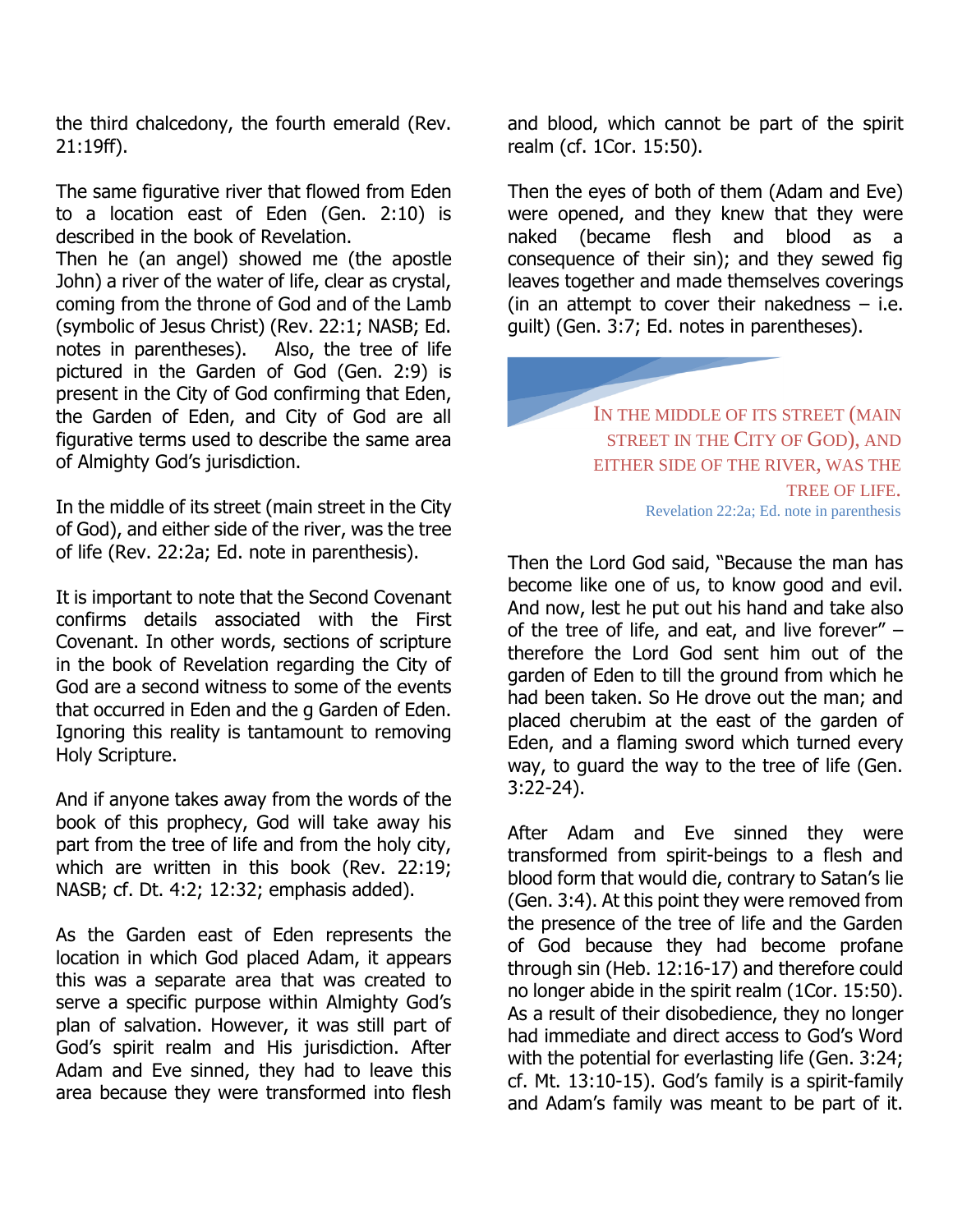Adam would now have to work in the physical realm in order to sustain his physical family that would come from him. This physical realm is referred to in the Bible through the use of many different terms such as waste places, wilderness, desert, present evil world, Babylon, etc.

For the Lord will comfort Zion, He will comfort all her waste places (SHD 2723); He will make her wilderness (SHD 4057) like Eden, and her desert (SHD 6160) like the garden of the Lord; joy and gladness will be found in it, thanksgiving and the voice of melody (Isa. 51:3; Ed. notes in parentheses).

According to accounts in the book of Revelation, once sin is finally dealt with, the original condition described in the Garden of God prior to the rebellion of Adam and Eve will be restored. This means that the area outside of Eden will be transformed from a physical form back to a spirit form.

And the leaves of the tree (of life) were for the healing (restoration) of the nations. And there shall be no more curse (cf. Gen. 3:14-19), but the throne of God and of the Lamb shall be in it, and His (Almighty God's) servants shall serve Him (Rev. 22:2b-3; Ed. notes in parentheses).

And I (the apostle John) saw a new heaven and a new earth, for the first heaven and the first earth had passed away (area described as being outside of Eden). Also there was no more sea. Then I, John, saw the holy city (Eden and the Garden of God), New Jerusalem, coming down out of heaven from (Almighty) God, prepared as a bride for her husband. And I heard a loud voice from heaven saying, "Behold, the tabernacle of (Almighty) God is with men, and He will dwell with them, and they shall be His people, and (Almighty) God Himself will be with them and be their God. And God will wipe away every tear from their eyes; there shall be no more death,

nor sorrow, nor crying; and there shall be no more pain, for the former things have passed way" (Rev. 21:1-4; Ed. notes in parentheses; emphasis added).

This restoration to a former state is prophesied in the First Covenant.

For the Lord will comfort Zion, He will comfort all her waste places; He will make her wilderness like Eden, and her desert like the garden of the Lord; joy and gladness will be found in it, thanksgiving and the voice of melody (Isa. 51:3; cf. 11:1-16; 65:17-25).

This scripture could be misapplied to refer to a physical restoration, but Revelation 21:1-4 shows that it is speaking of a spiritual restoration because the Garden of God was not originally a physical place.

It is important to note that Almighty God has not and cannot be seen or heard by any human beings but is represented through intercessors (angels; cf. Jn. 5:37). Had Adam and Eve obeyed the instructions they were given; they would have dwelt in the presence of Almighty God. Instead, they were cut off because of sin and their sinful state prevented them from having fellowship directly (face to face) with Almighty God and the spirit-being figuratively referred to as the tree of life.

Therefore (because of sin) the Lord God sent him (Adam) out of the garden of Eden to till the ground from which he was taken. So He drove out the man; and He placed cherubim at the east of the garden of Eden, and a flaming sword which turned every way, to guard the way to the tree of life (Gen. 3:23-24; Ed. notes in parentheses).

The present condition of mankind will change and the original intention for their creation will